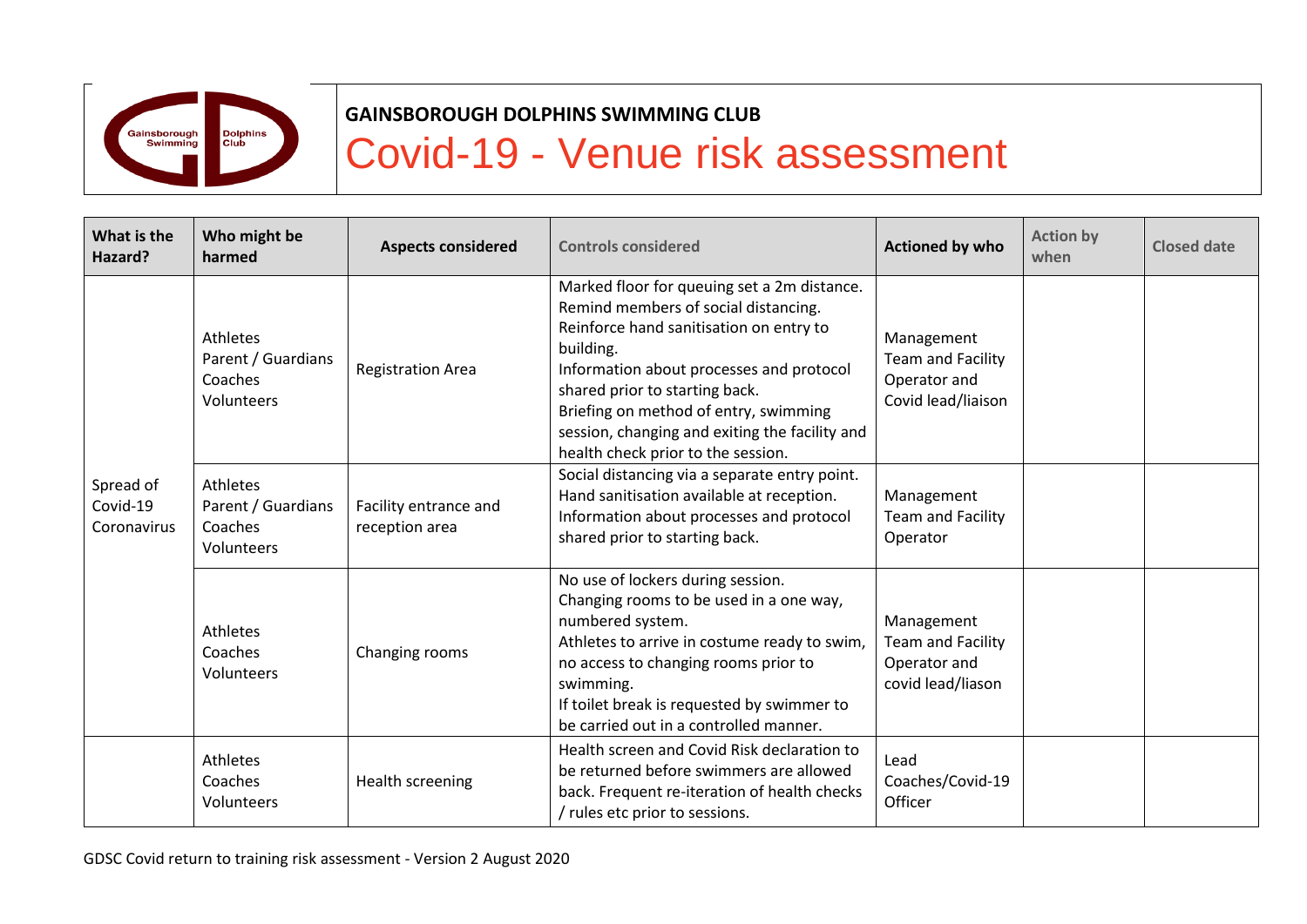| What is the<br>Hazard? | Who might be<br>harmed            | <b>Aspects considered</b>                | <b>Controls considered</b>                                                                                                                                                                                                                                              | <b>Actioned by who</b>                                                                              | <b>Action by</b><br>when | Closed date |
|------------------------|-----------------------------------|------------------------------------------|-------------------------------------------------------------------------------------------------------------------------------------------------------------------------------------------------------------------------------------------------------------------------|-----------------------------------------------------------------------------------------------------|--------------------------|-------------|
|                        | Athletes<br>Coaches<br>Volunteers | Someone becomes unwell<br>during session | Contact parent guardian or next of kin and<br>isolate individual in first aid room or other<br>suitable area. Use appropriate PPE supplied<br>by facility.                                                                                                              | Covid-19 Officer<br>Facility officer /<br>Lifeguard<br>(depending on<br>hire agreements)            |                          |             |
|                        | Athletes<br>Coaches<br>Volunteers | Poolside                                 | Social distancing protocols to be followed at<br>all times.<br>Squads to be allocated muster points<br>around poolside for warming up and storing<br>kit.<br>No GDSC equipment to be borrowed,<br>swimmers to bring their own equipment.<br>One way system around pool. | Lead Coach and<br>Duty Manger or<br>other suitable<br>member of staff<br>and Covid lead /<br>liason |                          |             |